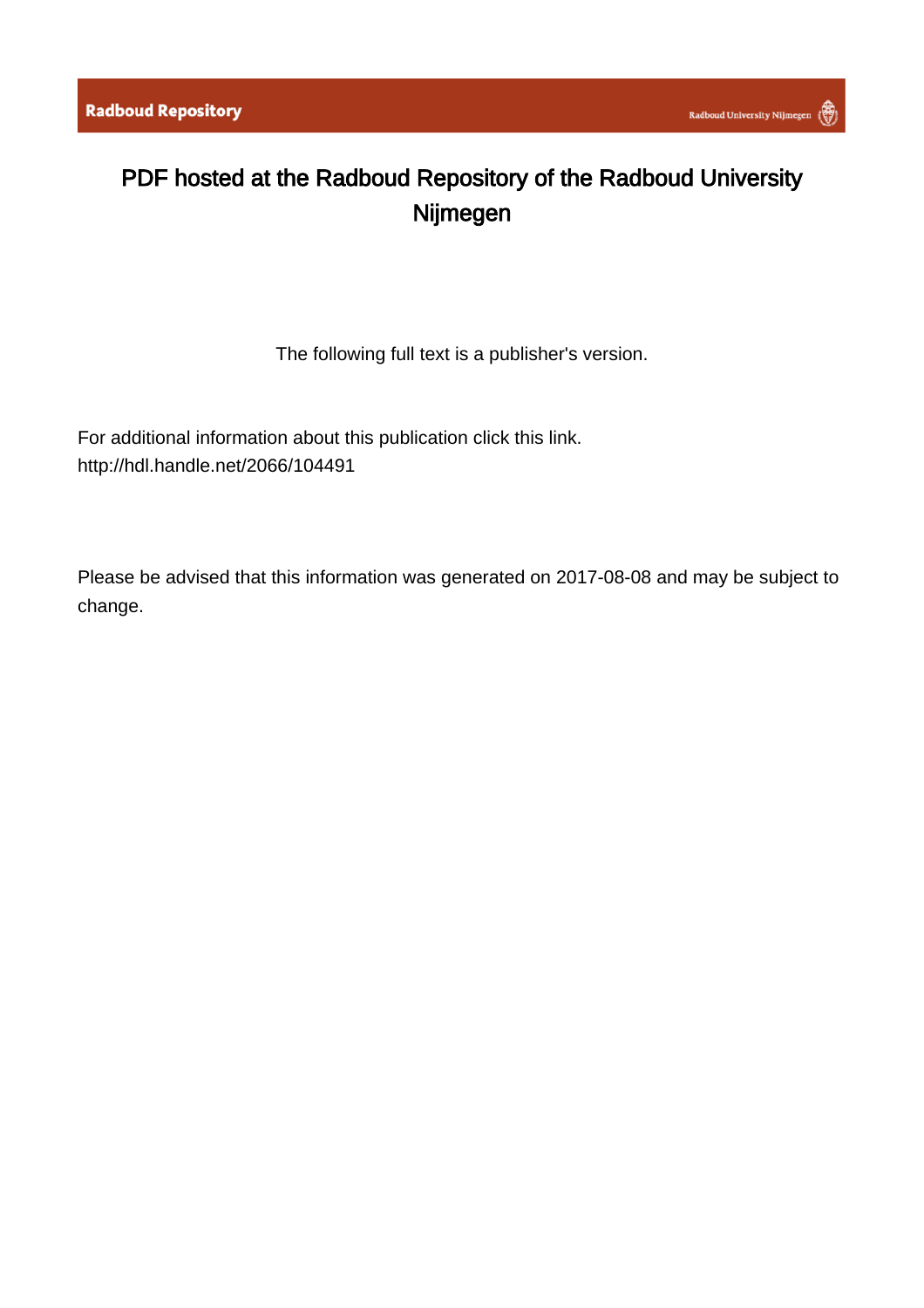# **Commodus: Rome's third maddest emperor**

### **Qlivier Hekster**

Everyone knows about the emperor Nero. He is one of the most infamous Roman emperors, held responsible for the great fire of Rome and for persecuting Christians. The emperor Caligula, too, is widely known for his insanity; he apparently even tried to make his horse consul. Classical historians often mentioned the emperor Lucius Aurelius Commodus alongside those 'mad emperors'. According to them Commodus was a good-for-nothing, a cruel madman, and generally the worst thing that could have happened to the Roman Empire. In this he was the complete opposite of his father, the emperor Marcus Aurelius, who was the perfect example of what a good emperor should be like.

So what made Commodus such a bad emperor? Historians like Cassius Dio and Herodian went to great length to describe his cruelties: how he cut a fat man open down the middle of his belly, how he enjoyed killing prominent men, and even how he 'often mixed human excrement with the most expensive food'. They also tell us how he 'murdered many others in many places, some because they came to him in the costume of barbarians, others because they were noble and handsome' and how he even 'aped a surgeon, going so far as to bleed men to death with scalpels'.



*Commodus in Tony Harrison's play* The Kaisers of Carnuntum *was dressed up both in women's 'drag ' and with the club and lion skin of Hercules.*

#### A **cautious start**

But in the early years of Commodus' life nobody expected he would grow up to be a monster. His father actually wrote that he was happy that Commodus was a normal, healthy boy. And indeed, before becoming emperor, Commodus seems to have been 'as sincere as any man that ever lived'. He was born, together with his twin brother, on the 31st of August A.D. 161. He had more brothers, but by the time he had turned eight years old, they had all already died, and Commodus was the only remaining heir to the throne. That he would eventually succeed his father as emperor was made evident as early as possible. All sorts of honours were given to him, and he figured on a great number of coins.

When he was fifteen he was named *Imperator Augustus*, the official title of the emperor, and effectively ruled the Roman Empire alongside his father, whom he accompanied on several military campaigns. So when Marcus Aurelius died (17th March 180), it was clear to everybody that Commodus was now the sole ruler of the empire. He was eighteen years old.

Marcus had tried to surround his son with the best tutors he could find. But Commodus' first action after his father's death was not exactly what all those advisers wanted. At the time of his death Marcus Aurelius had been waging war on various Germanic tribes. Commodus did not continue these wars: he settled for peace on terms that were quite good for the Romans, and returned as soon as he could to Rome. Many have blamed the young emperor for this truce. They thought he was just a lazy coward and that 'he hated all exertion and craved the comfortable life of the city'.

But there might have been good reasons for Commodus to return to the capital. He may have thought that the empire was big enough as it was, and that it was better to consolidate than to stretch its resources even further. And in fact it is not at all certain whether there was enough money to go round to finance all those very expensive military campaigns. Or perhaps he was afraid that people would try to get rid of him as emperor, because they thought he was too young. In that case it would be a lot better to be in the capital than somewhere far away. Finally, he might have been afraid of losing his first battles as sole emperor. That would have very much weakened his position. Who wants to be ruled by a young emperor who hasn't done anything yet and can't even win a war? It was important for Commodus to have his power recognised before taking risks like that. And only in Rome could he have that power properly recognised.

It appears that as emperor Commodus did not trust the senators. Already from the very beginning of his reign he confided more in his personal advisers than in these powerful rich men. They did not like that. This explains why two years later, in A.D. 182, when Commodus was walking to the amphitheatre, a man tried to stop him at the narrow entrance. He pulled out a sword and shouted that he had been sent by the senate to kill the emperor. But in the time it took him to make that little speech, Commodus' bodyguards seized him, and so this attempt to kill Commodus failed. The emperor executed everyone he believed to be involved.

After that the relationship between Commodus and the senators was even worse. Commodus did not trust anybody any more.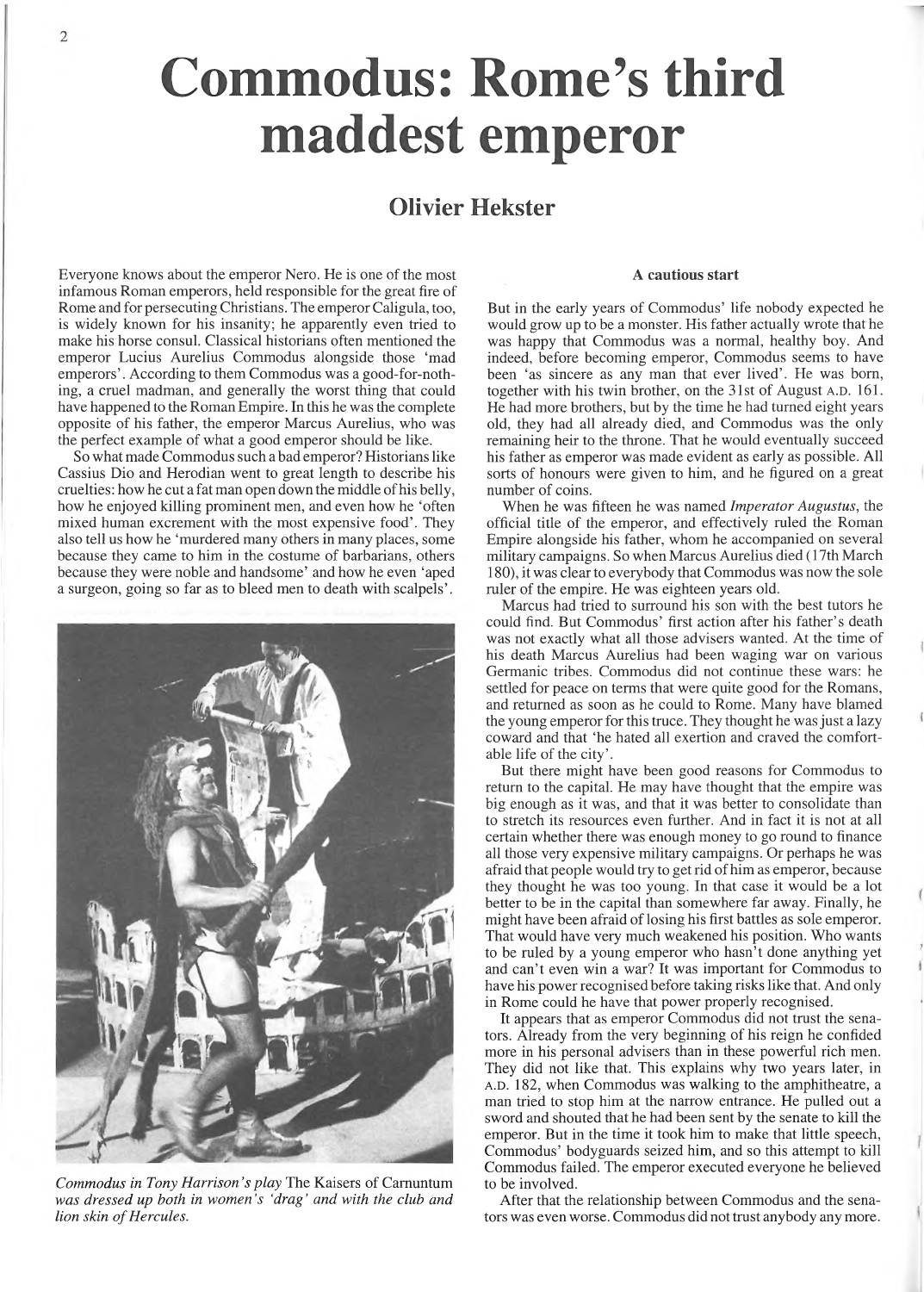He even banished and killed his wife Crispina, whom he had married when he was only 16 years old, because he believed she too was involved in a plan to kill him. Some said the only reason Commodus killed people at all was that he wanted to take their money.

#### **Hercules rules the Commodians**

And Commodus needed a lot of money. He paid for gigantic gladiatorial games, and imported expensive animals that could be killed in the arena. He also wanted statues of himself everywhere in the city and even altered the colossal statue of the Sun god that stood in front of the Colosseum. That statue had been set up by Nero and looked like him, but Commodus changed that. 'Indeed, he actually cut off the head of the Colossus, and substituted for it a likeness of his own head; then he gave it a club and placed a bronze lion at its feet, so as to cause it to look like Hercules.'

For by the time this happened, Commodus had started to believe he was the demi-god Hercules, who was the son of the supreme god Jupiter. Hercules had fought against monsters all his life, and was allowed to become a god after he had died. He was one of the most popular gods in the Roman world, maybe because he had once been mortal, and could understand humans better than the other gods. Commodus believed that, like Hercules before him, he too could become a god. He even named a month after Hercules. He also named a month after himself. Hercules was famous as a founder of many cities. Commodus refounded Rome as 'the colony of Commodus'. The people living there were given the name *Commodians*, as were the legions, the Senate, and the fleet. Furthermore, Commodus fought in the arena as a gladiator, and often dressed up as Hercules when he did this. In this way he pretended that he too, like Hercules, killed monsters. He even 'once got together all the men in the city who had lost their feet as the result of disease or some accident, and then, after attaching images of serpents to their legs, and giving them cushions to throw instead of stones, killed them with blows of a club, pretending that they were giants'. By now he called himself the 'Roman Hercules'.

We know of all of this from several sources. The senator Cassius Dio describes Commodus' reign in detail in his *Roman History*, as does Herodian in his *Histories of the Empire*. But that is not all. Several of the statues of the emperor wearing Hercules' lion-skin and club have survived, as have many coins which mention the HERCULES COMMODIANUS. Some coins even name Rome the 'colony of Commodus'. Inscriptions mentioning offerings made on behalf of the emperor and papyri in which people make requests to him describe Commodus as the 'divine Commodus Hercules'. Finally, the inscriptions on the pedestals of Commodus' statues regularly name him 'gladiator'. There seems to be no doubt whatsoever that Commodus really presented himself as a divine gladiator-emperor.

#### **Strangled by Narcissus**

So his reign could not last. But how it would end was not at all clear. The senators and noblemen, who had most to gain by Commodus' death, were too afraid to try to kill him. The people were perhaps fearful of Commodus' cruelty, but they loved the spectacular games he held and the generous gifts he distributed to keep them happy. They did not want to kill him. So the conspiracy in which he would eventually die had to come from an unexpected comer. And it did.

After Commodus had killed his wife Crispina, he had several mistresses. But one of them was his absolute favourite. He treated her as his wife, and gave her most of the privileges an empress would have. She was a freed slave called Marcia. Another person Commodus put his trust in was his chamberlain Eclectus. The guard prefect Laetus, responsible for the emperor's personal safety, was equally important to him. And these three, of all people, conspired to bring about Commodus' death.



*Another picture from Tony Harrison's play* The Kaisers of Camuntum: *Commodus, played by Barrie Rutter, is carrying the heads of ostriches killed in the arena.*

Commodus was murdered on New Year's night A.D. 192. The story goes that he had planned to dress up as a gladiator the next day and so 'open' the year, walking around accompanied by gladiators. Apparently Laetus and Eclectus complained, telling Commodus to dress in imperial purple, as was usual and, they may have added, more dignified. Marcia supported their idea. Commodus was furious. He retreated into his bedroom and wrote down an order for their execution, as well as that of many more people.

This message was found by a small boy of whom Commodus was particularly fond and who played freely anywhere in the palace. The boy took Commodus' notebook to play with it,

*and walked along the corridor. By coincidence the boy happened to meet Marcia, who was also very fond of him. She gave him a hug and a kiss, and then took the tablet from him because she was afraid that he might destroy something important by mistake while innocently playing with it. But when she realized that it was Commodus ' writing she became curious to have a look at the contents. Finding that it was a death-warrant, and that she was going to be first to be executed, with Laetus and Eclectus next, and similar deaths awaiting the others, she let out a scream.*

Marcia talked to Laetus and Eclectus, and together they decided to kill Commodus before he could execute them. As Marcia always prepared Commodus' drinks, poisoning seemed to be the easiest option. So they poisoned his wine. The emperor drank it without suspecting anything. But Commodus was so drunk that he threw up. Maybe that is why the poison did not work properly: it only made Commodus very sleepy So the murderers sent in a powerful athlete, Narcissus, who strangled the emperor while he was still unconscious from wine and poison. Commodus died when he was thirty one years old. He had been sole emperor for thirteen years.